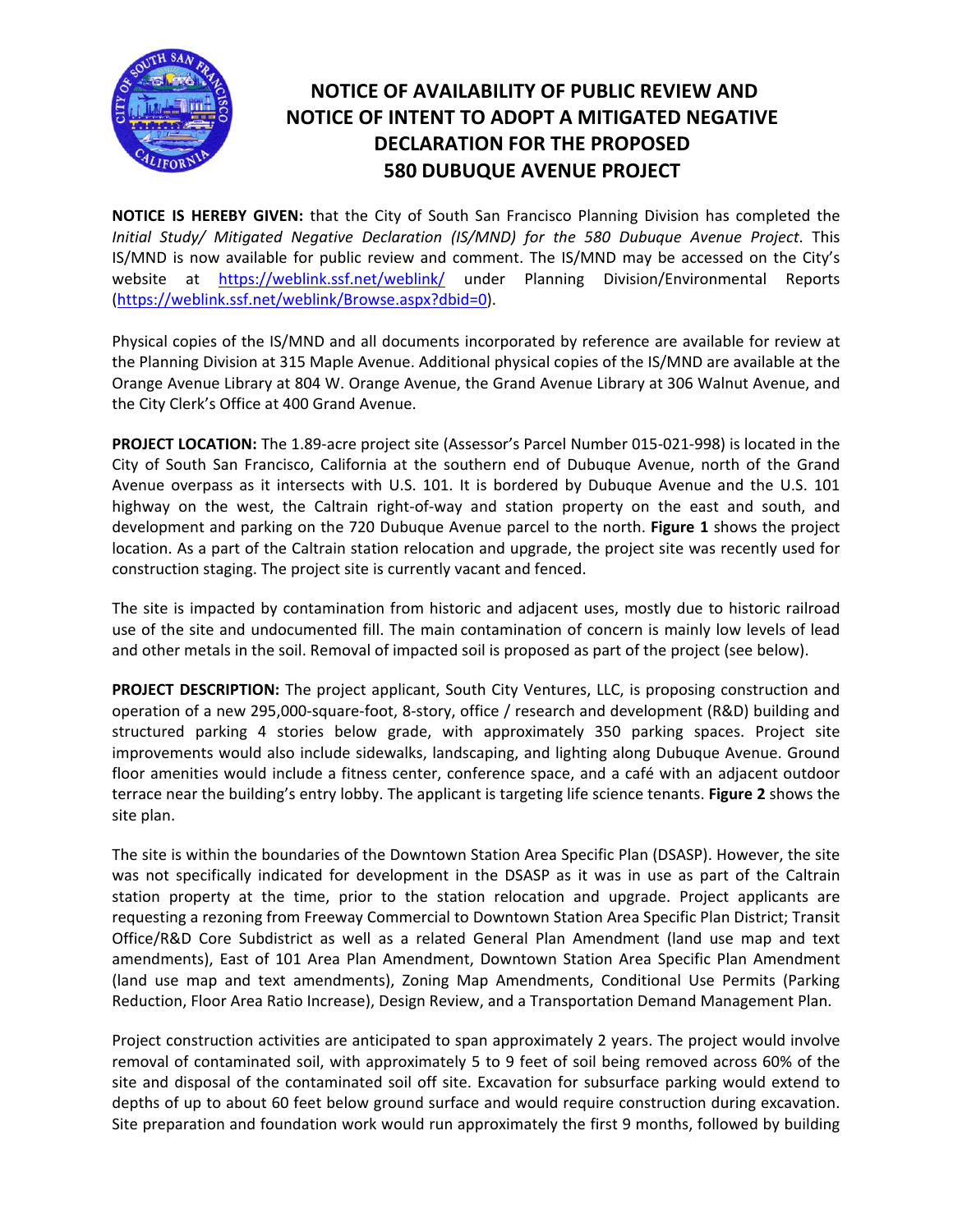construction over about 12 months and finishing/paving/landscaping over about 3 months. A total of about 325 workers are anticipated to be onsite throughout the construction process.

**ENVIRONMENTAL IMPACTS:** The IS/MND that has been prepared for the project concludes that impacts of the project are considered to be less than significant with mandatory compliance with existing federal, State and local standards and the implementation of mitigation measures listed in the document. Mitigation measures relate to minimizing potential construction‐period impacts, including construction dust and emissions best practices; surveys for and buffering of nesting birds; monitoring for and appropriate response to undocumented cultural, paleontological, or tribal cultural resources; compliance with design plans prepared by appropriate engineers; implementation of a Response Plan pursuant to the previously‐approved CLRRA Agreement (Docket No HSA‐FY19/20‐013) in coordination with the California Department of Toxic Substances Control to safely remove the contaminated soil at the project site; and implementation of measures to improve driver site distance at the shared project/Caltrain parking lot driveway intersection with Dubuque Avenue. Implementation of the project would not degrade the quality and extent of the environment or result in adverse effects on human beings, provided the project adheres to all mandated policies, rules and regulations of all relevant governing bodies.

**PUBLIC REVIEW COMMENT PERIOD:** The City of South San Francisco is soliciting comments regarding the analysis contained in the IS/MND. **All comments must be received by the City of South San Francisco Planning Division no later than 5:00 PM on February 17, 2022.** Written comments on the IS/MND may be sent via email or U.S. mail and addressed to:

> Christopher Espiritu, Senior Planner City of South San Francisco Economic and Community Development Department 315 Maple Avenue South San Francisco, CA 94080 Comments may also be sent via email to Christopher.Espiritu@ssf.net

For comments sent via email, please include "MND Comments: 580 Dubuque Project" in the subject line and the name and physical address of the commenter in the body of the email.

For additional information please contact Christopher Espiritu, Senior Planner at (650) 877‐8535 and/or Christopher.Espiritu@ssf.net.

Date: January 19, 2022

 Christopher.Espiritu@ssf.net Telephone: (650) 877‐8535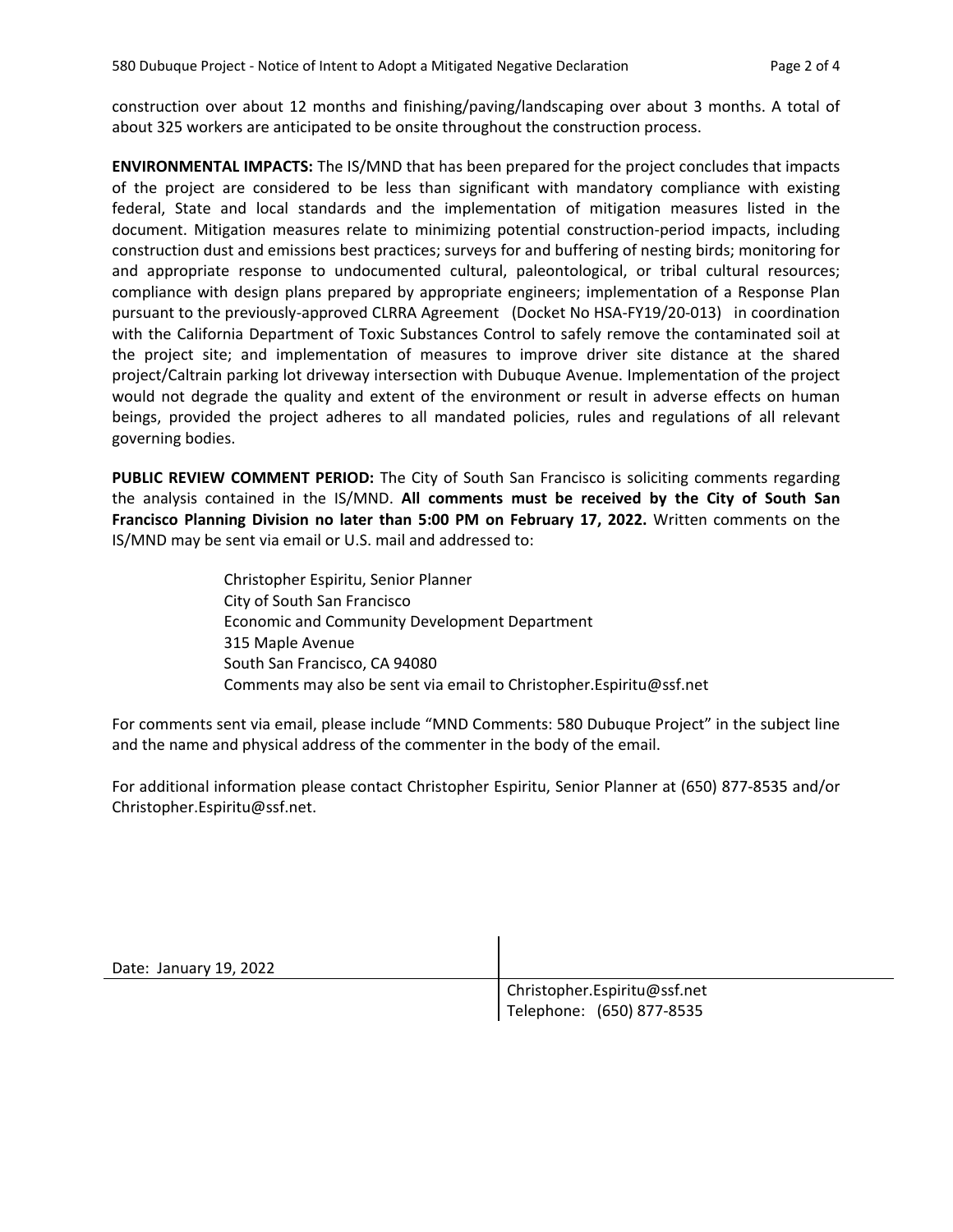

**Figure 1: Project Location**